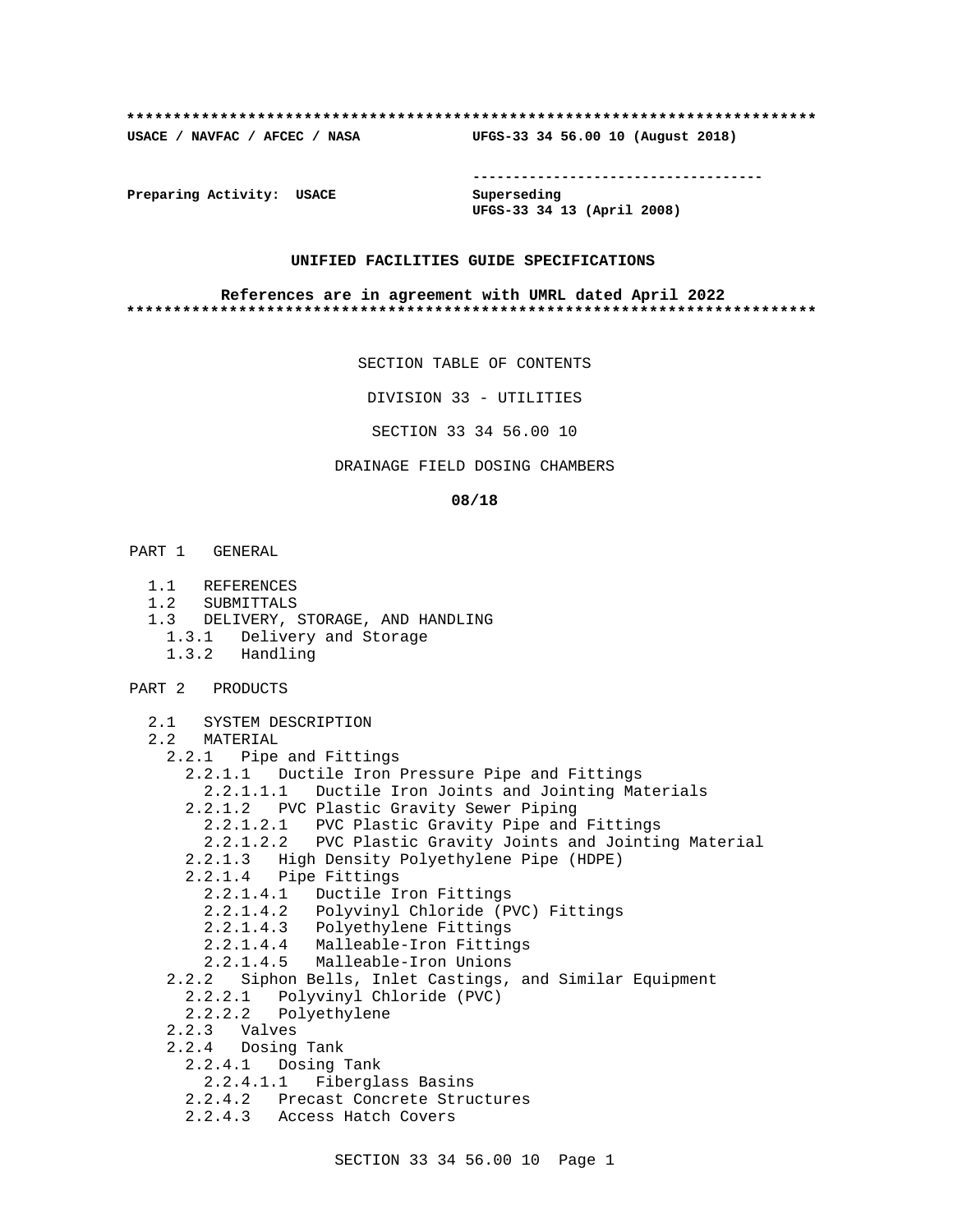2.2.5 Cycle Counters 2.2.6 Painting

PART 3 EXECUTION

 3.1 INSTALLATION 3.1.1 Siphons 3.1.2 Piping 3.2 SYSTEM STARTUP 3.2.1 Testing Procedure 3.2.2 Dosing Siphon System 3.2.2.1 Normal Operation 3.2.2.2 Rapid Inflow Test 3.3 PROTECTION

-- End of Section Table of Contents --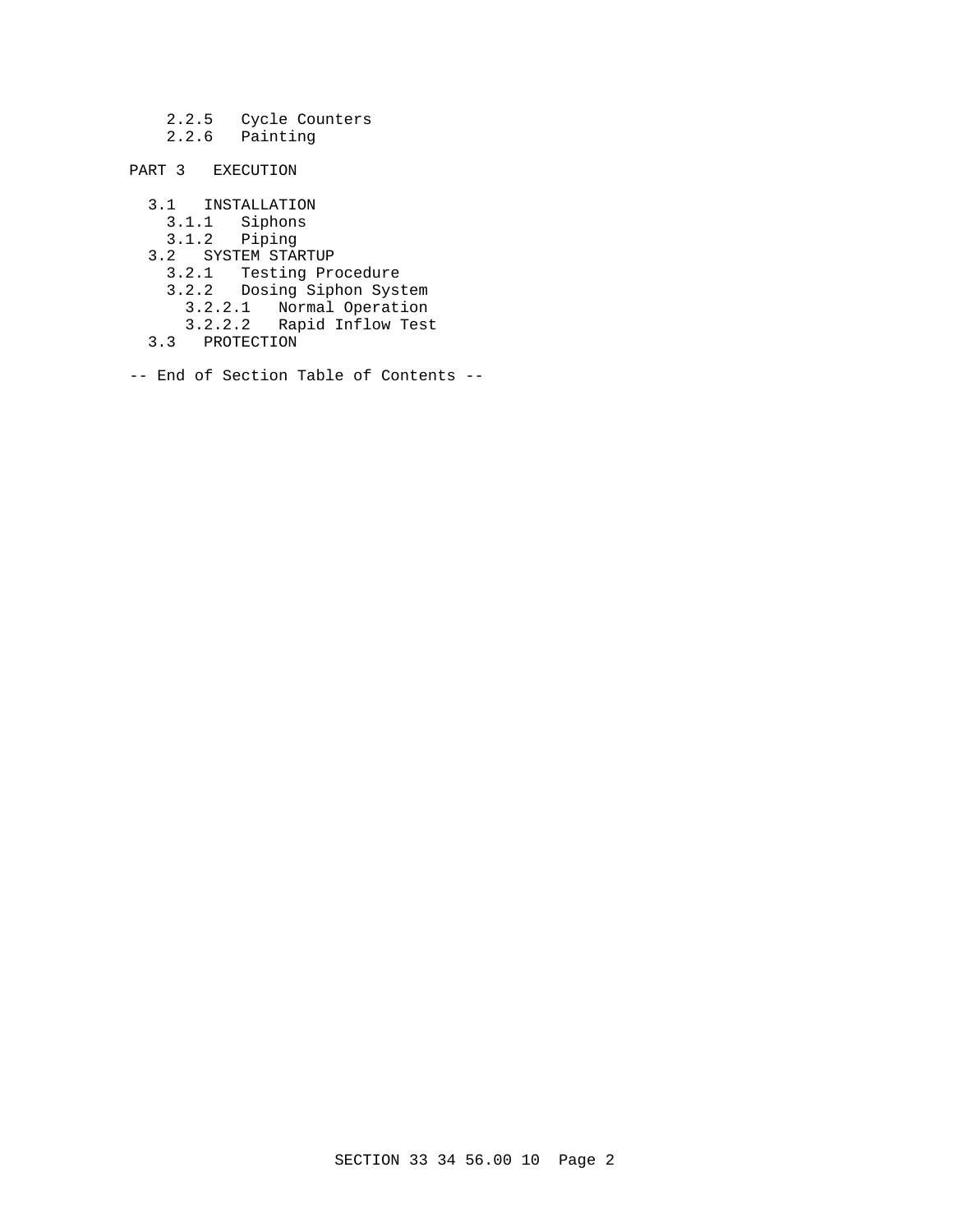USACE / NAVFAC / AFCEC / NASA

--------------------------------------

Preparing Activity: USACE

Superseding UFGS-33 34 13 (April 2008)

UFGS-33 34 56.00 10 (August 2018)

#### UNIFIED FACILITIES GUIDE SPECIFICATIONS

References are in agreement with UMRL dated April 2022 

SECTION 33 34 56.00 10

DRAINAGE FIELD DOSING CHAMBERS 08/18

NOTE: This guide specification covers the requirements for automatic dosing siphons for sewage.

Adhere to UFC 1-300-02 Unified Facilities Guide Specifications (UFGS) Format Standard when editing this guide specification or preparing new project specification sections. Edit this quide specification for project specific requirements by adding, deleting, or revising text. For bracketed items, choose applicable item(s) or insert appropriate information.

Remove information and requirements not required in respective project, whether or not brackets are present.

Comments, suggestions and recommended changes for this guide specification are welcome and should be submitted as a Criteria Change Request (CCR). 

PART 1 GENERAL

#### 1 1 REFERENCES

NOTE: This paragraph is used to list the publications cited in the text of the guide specification. The publications are referred to in the text by basic designation only and listed in this paragraph by organization, designation, date, and title.

Use the Reference Wizard's Check Reference feature when you add a Reference Identifier (RID) outside of the Section's Reference Article to automatically place the reference in the Reference Article. Also use the Reference Wizard's Check Reference feature to update the issue dates.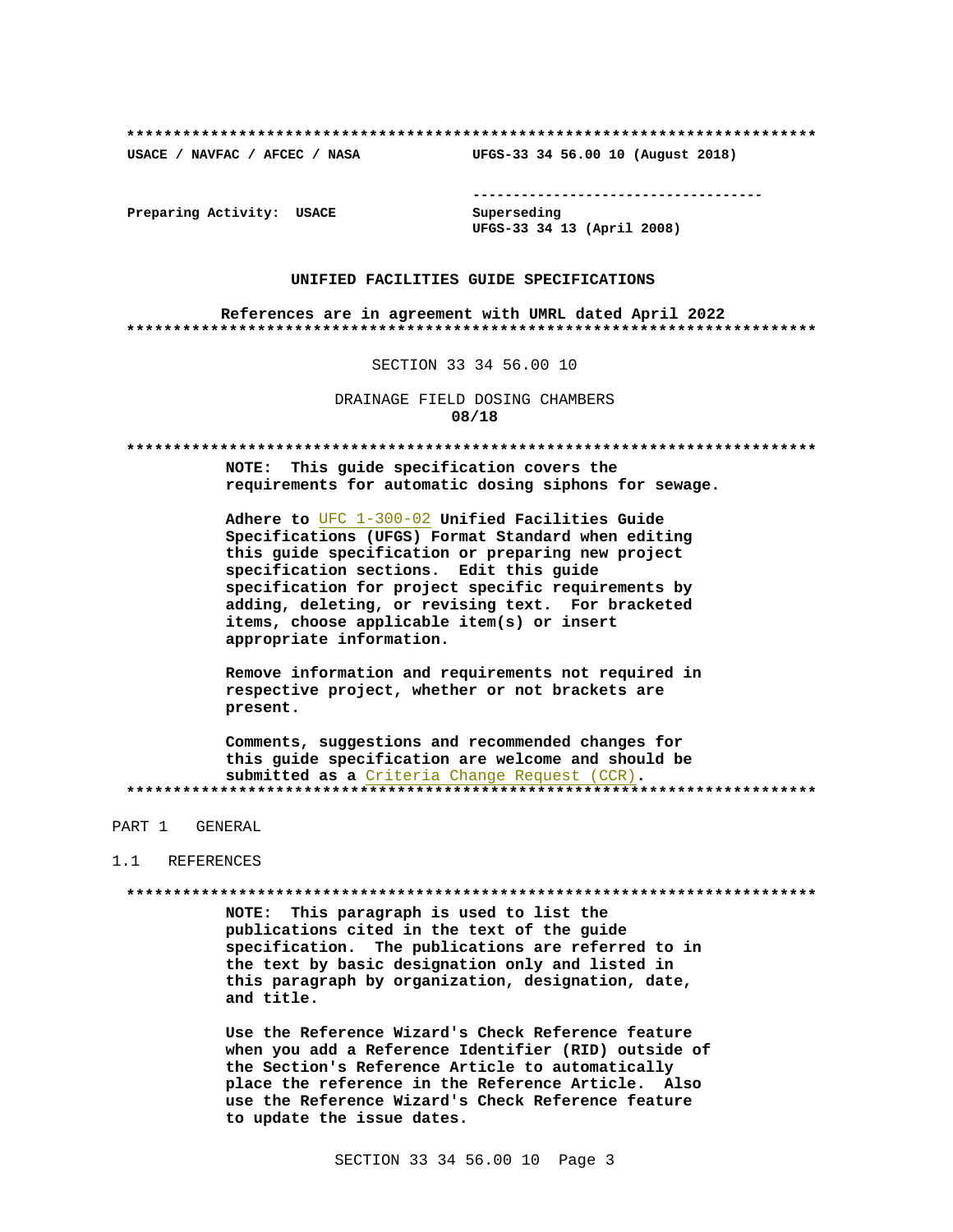## **References not used in the text will automatically be deleted from this section of the project specification when you choose to reconcile references in the publish print process. \*\*\*\*\*\*\*\*\*\*\*\*\*\*\*\*\*\*\*\*\*\*\*\*\*\*\*\*\*\*\*\*\*\*\*\*\*\*\*\*\*\*\*\*\*\*\*\*\*\*\*\*\*\*\*\*\*\*\*\*\*\*\*\*\*\*\*\*\*\*\*\*\*\***

The publications listed below form a part of this specification to the extent referenced. The publications are referred to within the text by the basic designation only.

AMERICAN SOCIETY OF MECHANICAL ENGINEERS (ASME)

| <b>ASME B16.3</b>  | (2021) Malleable Iron Threaded Fittings,<br>Classes 150 and 300                          |
|--------------------|------------------------------------------------------------------------------------------|
| <b>ASME B16.39</b> | (2020) Standard for Malleable Iron<br>Threaded Pipe Unions; Classes 150, 250,<br>and 300 |

AMERICAN WATER WORKS ASSOCIATION (AWWA)

| AWWA C104/A21.4  | (2016) Cement-Mortar Lining for<br>Ductile-Iron Pipe and Fittings for Water                                                                        |
|------------------|----------------------------------------------------------------------------------------------------------------------------------------------------|
| AWWA C110/A21.10 | (2012) Ductile-Iron and Gray-Iron Fittings<br>for Water                                                                                            |
| AWWA C111/A21.11 | (2017) Rubber-Gasket Joints for<br>Ductile-Iron Pressure Pipe and Fittings                                                                         |
| AWWA C151/A21.51 | (2017) Ductile-Iron Pipe, Centrifugally<br>Cast                                                                                                    |
| AWWA C153/A21.53 | (2019) Ductile-Iron Compact Fittings for<br>Water Service                                                                                          |
| AWWA C600        | (2017) Installation of Ductile-Iron Mains<br>and Their Appurtenances                                                                               |
| AWWA C605        | (2021) Underground Installation of<br>Polyvinyl Chloride (PVC) and Molecularly<br>Oriented Polyvinyl Chloride (PVCO)<br>Pressure Pipe and Fittings |
| AWWA M55         | $(2020; 2nd Ed)$ PE Pipe - Design and<br>Installation                                                                                              |

## ASTM INTERNATIONAL (ASTM)

|           | <b>ASTM A615/A615M</b> | (2020) Standard Specification for Deformed<br>and Plain Carbon-Steel Bars for Concrete<br>Reinforcement |
|-----------|------------------------|---------------------------------------------------------------------------------------------------------|
| ASTM C443 |                        | (2021) Standard Specification for Joints<br>for Concrete Pipe and Manholes, Using<br>Rubber Gaskets     |
|           | ASTM C443M             | (2021) Standard Specification for Joints                                                                |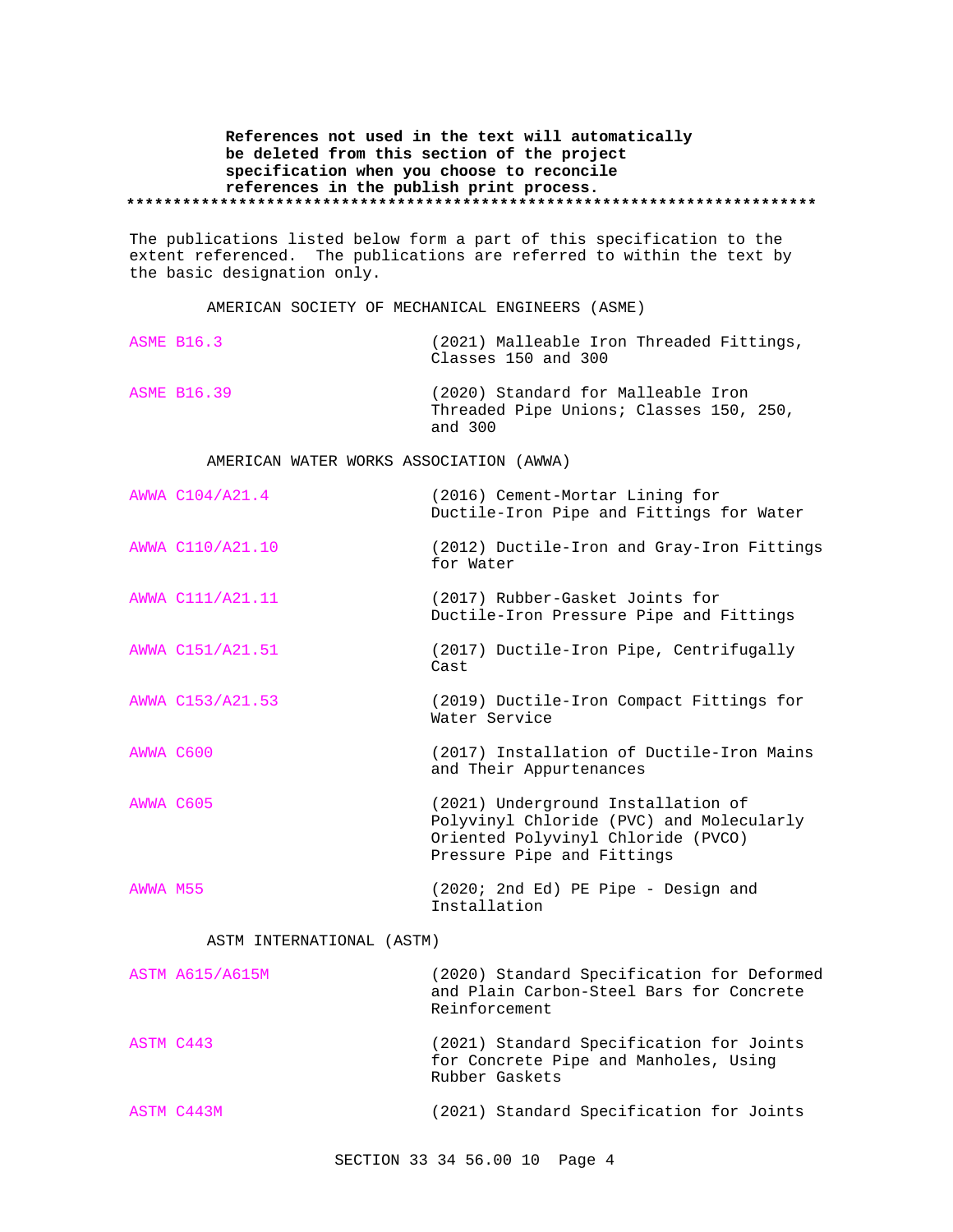|                | for Concrete Pipe and Manholes, Using<br>Rubber Gaskets (Metric)                                                                                  |
|----------------|---------------------------------------------------------------------------------------------------------------------------------------------------|
| ASTM C478      | (2018) Standard Specification for Circular<br>Precast Reinforced Concrete Manhole<br>Sections                                                     |
| ASTM C478M     | (2018) Standard Specification for Precast<br>Reinforced Concrete Manhole Sections<br>(Metric)                                                     |
| ASTM D883      | (2020a) Standard Terminology Relating to<br>Plastics                                                                                              |
| ASTM D3034     | (2016) Standard Specification for Type PSM<br>Poly(Vinyl Chloride) (PVC) Sewer Pipe and<br>Fittings                                               |
| ASTM D3212     | (2020) Standard Specification for Joints<br>for Drain and Sewer Plastic Pipes Using<br>Flexible Elastomeric Seals                                 |
| ASTM D3350     | (2021) Polyethylene Plastics Pipe and<br>Fittings Materials                                                                                       |
| ASTM D3753     | (2019) Glass-Fiber-Reinforced Polyester<br>Manholes and Wetwells                                                                                  |
| ASTM F477      | (2014; R 2021) Standard Specification for<br>Elastomeric Seals (Gaskets) for Joining<br>Plastic Pipe                                              |
| ASTM F714      | (2021a) Standard Specification for<br>Polyethylene (PE) Plastic Pipe (DR-PR)<br>Based on Outside Diameter                                         |
| ASTM F794      | (2021) Standard Specification for<br>Poly(Vinyl Chloride) (PVC) Profile Gravity<br>Sewer Pipe and Fittings Based on<br>Controlled Inside Diameter |
| ASTM F894      | (2019) Standard Specification for<br>Polyethylene (PE) Large Diameter Profile<br>Wall Sewer and Drain Pipe                                        |
| ASTM F949      | (2020) Standard Specification for<br>Poly(Vinyl Chloride) (PVC) Corrugated<br>Sewer Pipe with a Smooth Interior and<br>Fittings                   |
| INDUSTRY (MSS) | MANUFACTURERS STANDARDIZATION SOCIETY OF THE VALVE AND FITTINGS                                                                                   |
| MSS SP-80      | (2019) Bronze Gate, Globe, Angle and Check<br>Valves                                                                                              |

# 1.2 SUBMITTALS

#### **\*\*\*\*\*\*\*\*\*\*\*\*\*\*\*\*\*\*\*\*\*\*\*\*\*\*\*\*\*\*\*\*\*\*\*\*\*\*\*\*\*\*\*\*\*\*\*\*\*\*\*\*\*\*\*\*\*\*\*\*\*\*\*\*\*\*\*\*\*\*\*\*\*\***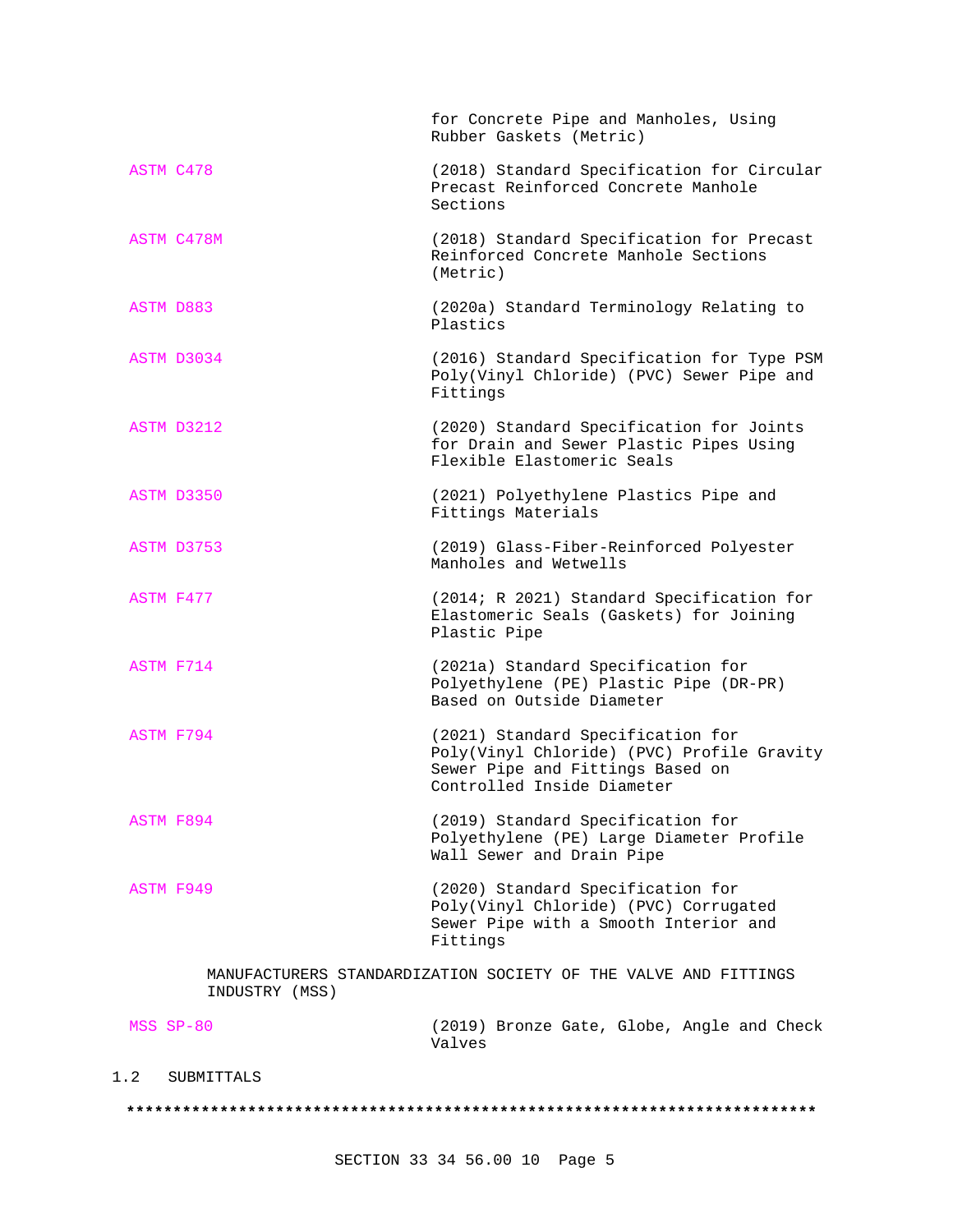**NOTE: Review submittal description (SD) definitions in Section 01 33 00 SUBMITTAL PROCEDURES and edit the following list, and corresponding submittal items in the text, to reflect only the submittals required for the project. The Guide Specification technical editors have classified those items that require Government approval, due to their complexity or criticality, with a "G." Generally, other submittal items can be reviewed by the Contractor's Quality Control System. Only add a "G" to an item, if the submittal is sufficiently important or complex in context of the project.**

**For Army projects, fill in the empty brackets following the "G" classification, with a code of up to three characters to indicate the approving authority. Codes for Army projects using the Resident Management System (RMS) are: "AE" for Architect-Engineer; "DO" for District Office (Engineering Division or other organization in the District Office); "AO" for Area Office; "RO" for Resident Office; and "PO" for Project Office. Codes following the "G" typically are not used for Navy, Air Force, and NASA projects.**

**The "S" classification indicates submittals required as proof of compliance for sustainability Guiding Principles Validation or Third Party Certification and as described in Section 01 33 00 SUBMITTAL PROCEDURES.**

**Choose the first bracketed item for Navy, Air Force and NASA projects, or choose the second bracketed item for Army projects. \*\*\*\*\*\*\*\*\*\*\*\*\*\*\*\*\*\*\*\*\*\*\*\*\*\*\*\*\*\*\*\*\*\*\*\*\*\*\*\*\*\*\*\*\*\*\*\*\*\*\*\*\*\*\*\*\*\*\*\*\*\*\*\*\*\*\*\*\*\*\*\*\*\***

Government approval is required for submittals with a "G" or "S" classification. Submittals not having a "G" or "S" classification are [for Contractor Quality Control approval.][for information only. When used, a code following the "G" classification identifies the office that will review the submittal for the Government.] Submit the following in accordance with Section 01 33 00 SUBMITTAL PROCEDURES:

SD-02 Shop Drawings

Approved Detail Drawings; G[, [\_\_\_\_\_]]

Dosing Tank

SD-05 Design Data

Buoyancy Calculations for Fiberglass Basins

Buoyancy Calculations For Precast Concrete Structures

SD-06 Test Reports

Rapid Inflow Test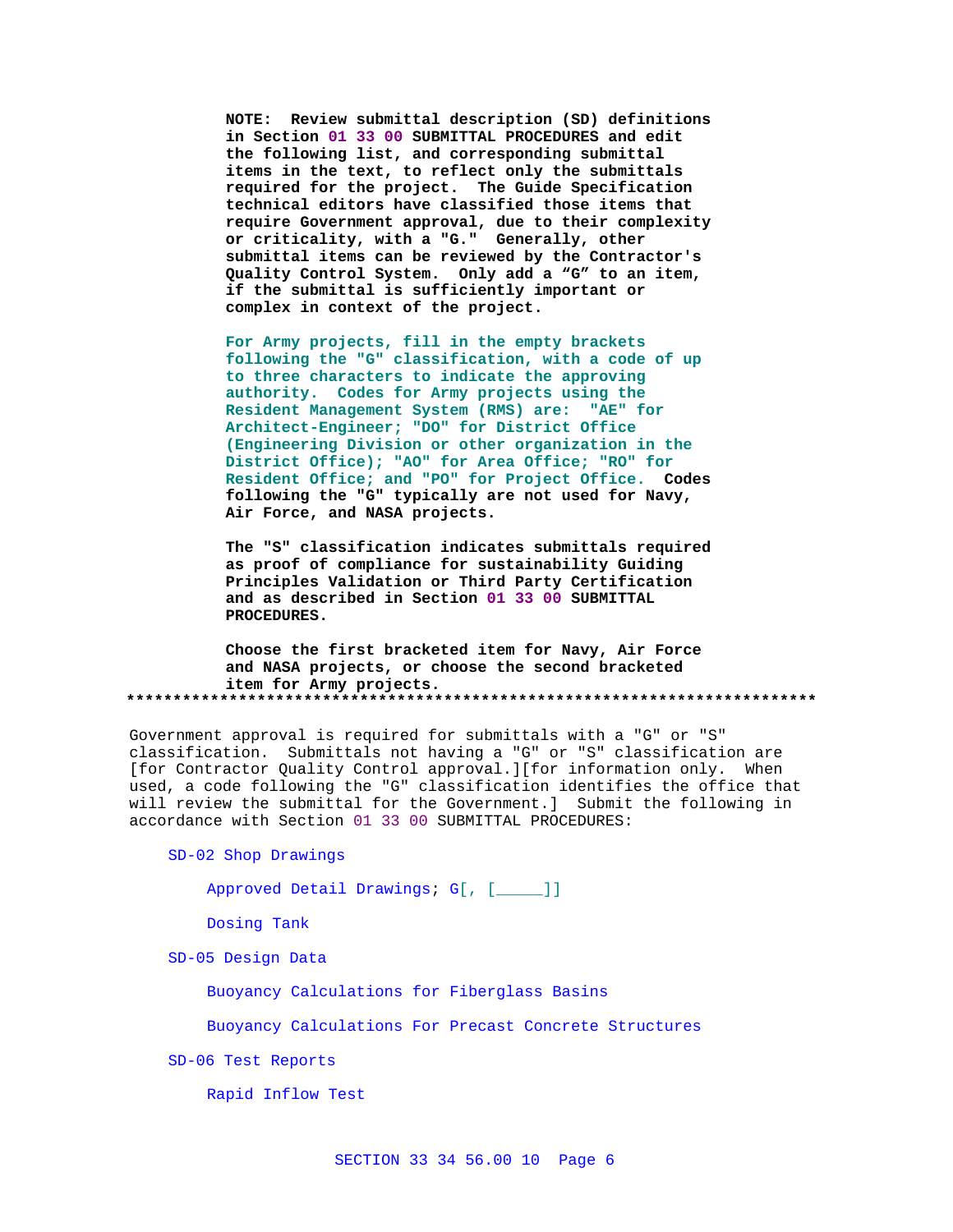#### 1.3 DELIVERY, STORAGE, AND HANDLING

## 1.3.1 Delivery and Storage

Inspect materials delivered to site for damage. Unload and store with minimum handling and in accordance with manufacturer's instructions. Store materials on site in enclosures or under protective covering. Store plastic piping, jointing materials and rubber gaskets and any other ultraviolet sensitive material under cover out of direct sunlight. Do not store materials directly on the ground. Keep inside of pipes, fittings, and other accessories free of dirt and debris.

## 1.3.2 Handling

Handle pipe, fittings, and other accessories in accordance with manufacturer's instructions and in a manner to ensure delivery to the final installed location in sound undamaged condition. Avoid injury to coatings and linings on pipe and fittings; make repairs if coatings or linings are damaged. Clean the materials of foreign matter before being installed. Replace material found to be defective with sound material at no additional expense to the Government. Store rubber gaskets and other ultraviolet sensitive materials under cover out of direct sunlight until they are ready for installation.

Handle ductile iron pipe, fittings, and accessories in accordance with AWWA C600.

Handle PVC and PVCO pipe, fittings, and accessories in accordance with AWWA C605.

Handle PE pipe, fittings, and accessories in accordance with AWWA M55.

## PART 2 PRODUCTS

#### 2.1 SYSTEM DESCRIPTION

Provide a [deep seal][trapless] type dosing siphon suitable for the service required, completely automatic in operation, starting promptly when the sewage has reached the predetermined high water level, and shutting off positively at the low water level. Accomplish the starting, stopping, and alternating operations without the use of electrical or mechanical devices having moving parts. Capacities of equipment and materials must be not less than those specified or indicated. Secure the manufacturer's name, address, and catalog or model number on a plate in a conspicuous place on each siphon bell. In lieu of nameplate, cast integrally the manufacturer's name or trademark with the equipment, or standard, or otherwise permanently marked.

#### 2.2 MATERIAL

Provide materials and equipment conforming to the publications and other requirements specified below. Provide other material and equipment as specified and as shown on the approved detail drawings. Provide products from manufacturers regularly engaged in the manufacture of such products. Material and equipment must essentially duplicate items that have been in satisfactory use at least 2 years prior to [bid opening][installation] [source selection]. Submit complete drawings and other descriptive data as the Contracting Officer may require said data to demonstrate compliance with the contract documents, not less than [\_\_\_\_\_] days before starting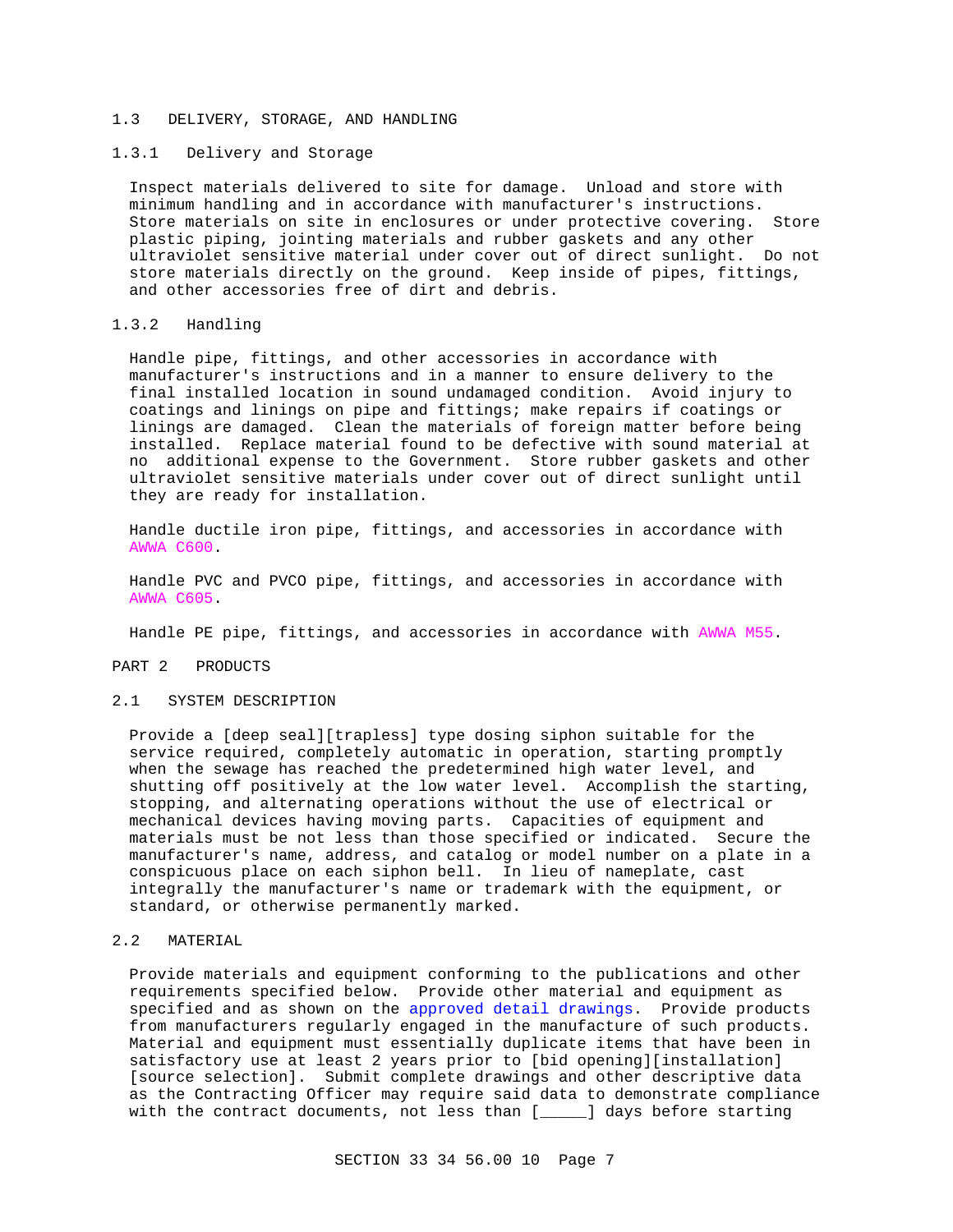installation of any material or equipment. Submit all detail drawings, catalog cutsheets, part numbers, and other material to document compliance with the specifications at one time. If departure from the contract drawings is deemed necessary, submit details of such departure, including changes in related portions of the project and the reasons therefore, with the drawings. Make approved departures at no additional cost to the Government. Submit a complete list in triplicate of parts and supplies for each different item of equipment listed, with current unit prices and sources of supply. Submit a list of parts and supplies that are either normally furnished at no extra cost with the purchase of the equipment or are specified to be furnished as a part of the contract. Submit a list of additional items recommended by the manufacturer to assure efficient operation for a period of 120 days, not later than four months prior to the date of beneficial use.

## 2.2.1 Pipe and Fittings

2.2.1.1 Ductile Iron Pressure Pipe and Fittings

Provide ductile-iron pipe that conforms to AWWA C151/A21.51, Thickness Class [\_\_\_\_\_]. Provide fittings that conform to AWWA C110/A21.10 or AWWA C153/A21.53. [Provide fittings with push-on joint ends that conform to the same material and operational requirements as fittings with mechanical-joint ends, except for modifying the bell design, as approved, to function as a push-on joint.] Provide fittings with a pressure rating at least equivalent to that of the pipe. Ensure the ends of the pipe and fittings provided are suitable for the joints specified hereinafter. Provide pipe and fittings with cement-mortar lining conforming to AWWA C104/A21.4, standard thickness.

2.2.1.1.1 Ductile Iron Joints and Jointing Materials

- a. Joints, general: Provide [push-on joints] [or] [mechanical joints] for pipe and fittings except as otherwise specificed in this paragraph. [Supply mechanical-joints where indicated.] [Provide Flanged Joints where indicated.] [Use of sleeve-type mechnical coupling joints in lieu of push-on joint is allowable.] [Use of [grooved] [or] [shouldered] type joints in lieu of push-on joint [or flanged joint], is allowable, except where joint is buried.]
- b. Push-on joints: Supply pipe ends and fitting ends, gaskets, and lubricant for joint assembly which conform to AWWA C111/A21.11.
- c. Mechanical joints: Supply dimensional and material requirements for pipe ends, glands, bolts and nuts, and gaskets which conform to AWWA C111/A21.11.
- 2.2.1.2 PVC Plastic Gravity Sewer Piping
- 2.2.1.2.1 PVC Plastic Gravity Pipe and Fittings

[ASTM D3034, SDR 35, or ASTM F949 with ends suitable for elastomeric gasket joints.] [ASTM F794, Series 46, for ribbed sewer pipe with smooth interior, size 200 mm 8 inch through 1200 mm 48 inch diameters.]

2.2.1.2.2 PVC Plastic Gravity Joints and Jointing Material

Provide joints conforming to ASTM D3212. Provide gaskets conforming to ASTM F477.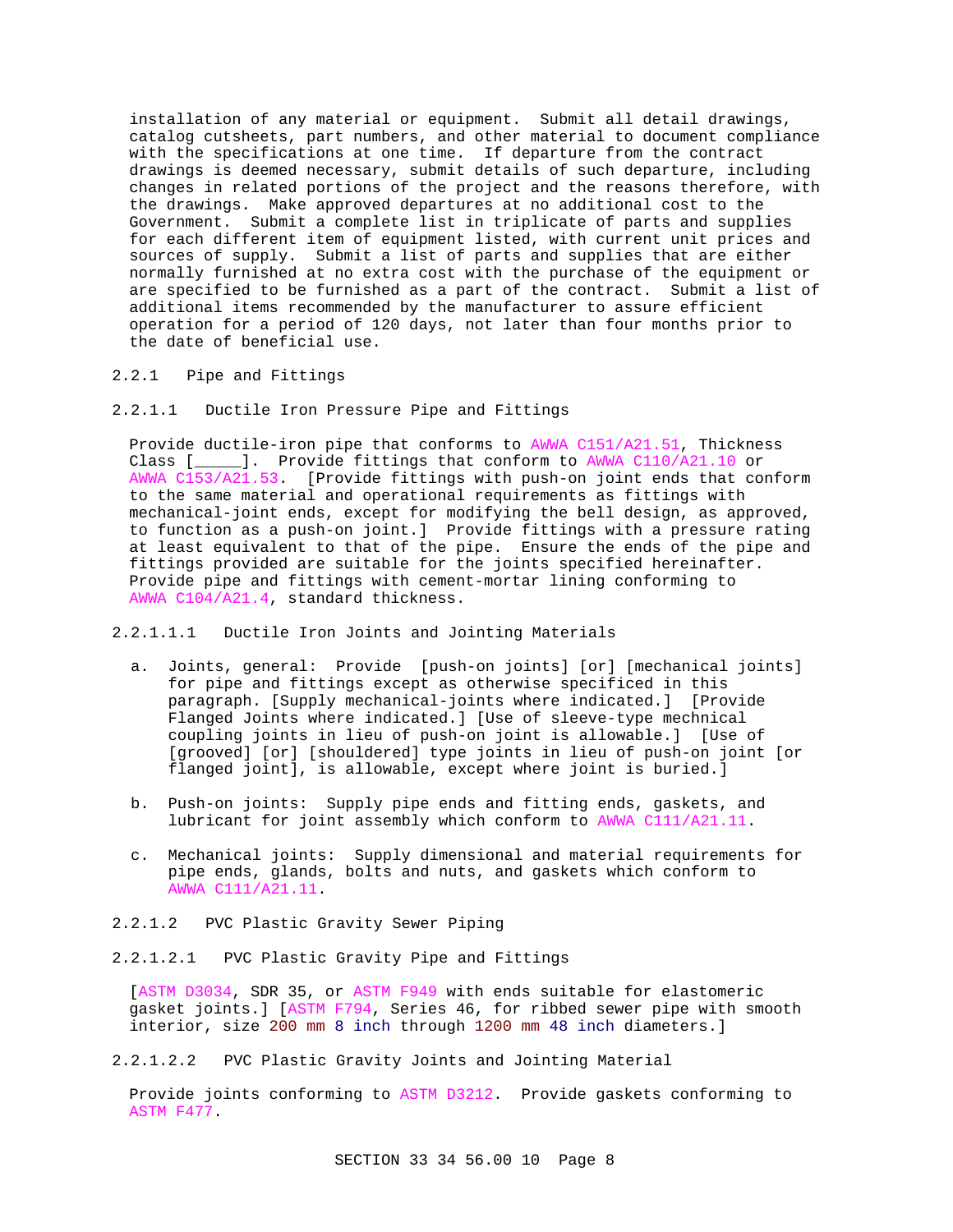#### 2.2.1.3 High Density Polyethylene Pipe (HDPE)

ASTM F894, Class 63, size 450 mm 18 inch through 3000 mm 120 inch. ASTM F714, size 100 mm 4 inch through 1200 mm 48 inch, with pipe stiffness greater than or equal to 1170/D for cohesionless material pipe trench backfills. For all PE pipes, certify that the polyethylene meets the requirements of ASTM D3350, cell Class 334433C or higher. Provide fittings for High Density Polyethylene Pipe of the same material specifications as the pipe class. Provide rubber gasket joints conforming to ASTM F477 for all HDPE meeting ASTM F894. Use fused joints on all HDPE meeting ASTM F714 per manufacturer's instructions.

- 2.2.1.4 Pipe Fittings
- 2.2.1.4.1 Ductile Iron Fittings

AWWA C110/A21.10 and AWWA C111/A21.11 [\_\_\_\_\_] kPa psi working pressure.

2.2.1.4.2 Polyvinyl Chloride (PVC) Fittings

ASTM D3034.

2.2.1.4.3 Polyethylene Fittings

ASTM D3350.

2.2.1.4.4 Malleable-Iron Fittings

ASME B16.3.

2.2.1.4.5 Malleable-Iron Unions

ASME B16.39.

2.2.2 Siphon Bells, Inlet Castings, and Similar Equipment

Supply polyvinyl chloride (PVC) or polyethylene siphon bells, air bells, inlet castings, and similar equipment. Molded or fitted siphons are acceptable. Provide siphon bells with suitable connections for the air-control piping and mount the sniff pipe over the [\_\_\_\_\_] mm inch diameter feed pipe. Supply siphons that discharge at a maximum rate of flow of [\_\_\_\_\_] L/second gpm while operating under a drawing depth of [\_\_\_\_\_] mm inches, and under the head conditions as indicated. Provide for an average rate of inflow of [\_\_\_\_\_] L/second gpm and the minimum 4-hour average rate [\_\_\_\_\_] L/second gpm.2.2.2.1 Polyvinyl Chloride (PVC)

ASTM D3034.

2.2.2.2 Polyethylene

ASTM D3350.

2.2.3 Valves

Bronze, MSS SP-80, Type [\_\_\_\_\_].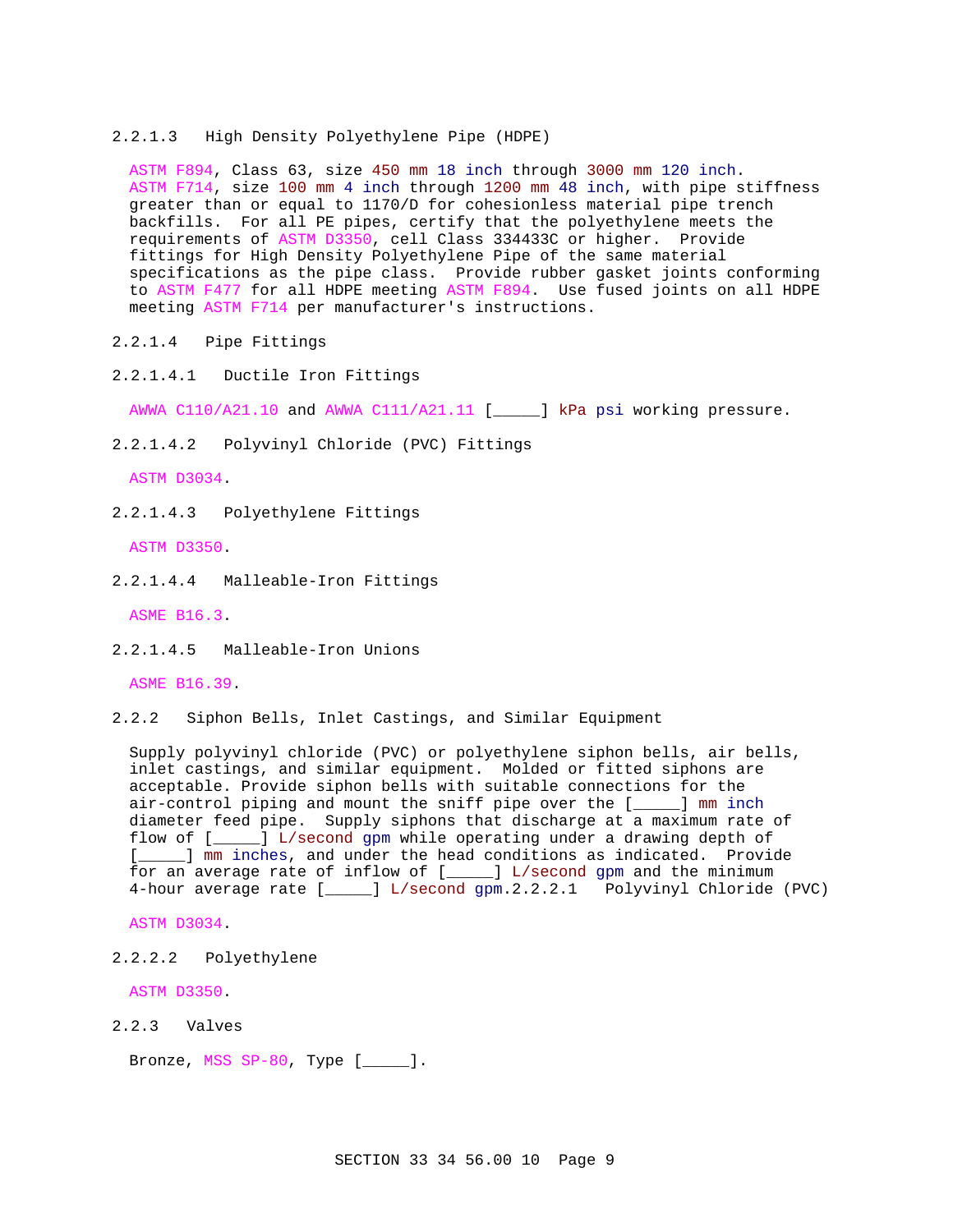## 2.2.4 Dosing Tank

## 2.2.4.1 Dosing Tank

Provide fiberglass reinforced polyester resin basin [or] precast concrete tank. Provide with inside diameters [as indicated][of [\_\_\_\_\_] mm [\_\_\_\_\_] inch] and to the depths indicated on the drawings.

#### 

NOTE: Buoyancy calculations are required during design. Since design drawings typically only show one type of wet well, buoyancy calculations are required as a submittal to ensure submitted wet well basin incorporates manufacturer's recommended measures to prevent flotation. 

## 2.2.4.1.1 Fiberglass Basins

- a. Buoyancy Calculations for Fiberglass Basins: Submit buoyancy calculations sealed by a licensed professional engineer. Prevent flotation in accordance with manufacturer's written instructions. Include manufacturer's written instructions with submitted calculations.
- b. Provide Fiberglass Reinforced Polyester (FRP) dosing tanks in accordance with ASTM D883 relating to plastics.
	- (1) Use commercial grade polyester resins evaluated as a laminate by test or determined by previous service to be acceptable for use in the wastewater environment.
	- (2) Use a commercial grade continuous strand fiberglass reinforcement material.
	- (3) Design FRP based on the following assumed conditions. Provide independent third party testing.

(a) Hydrostatic pressure of 305 kilogram-force/square meter 62.4 pounds/square foot with water at ground surface.

(b) Saturated soil weight of 1,922 kilogram/cubic meter 120 pounds/cubic foot.

(c) Soil modulus of 3,418 kilogram-force/square meter 700 pounds/square foot.

(d) Pipe stiffness values as specified in ASTM D3753.

(e) Provide FRP laminate with a surface hardness of 90 percent Barcol.

#### $2.2.4.2$ Precast Concrete Structures

- a. Buoyancy Calculations for Precast Concrete Structures: Submit buoyancy calculations sealed by a licensed professional engineer.
- b. Construct precast concrete structures in accordance with ASTM C478M ASTM C478, except as specified herein. Provide precast concrete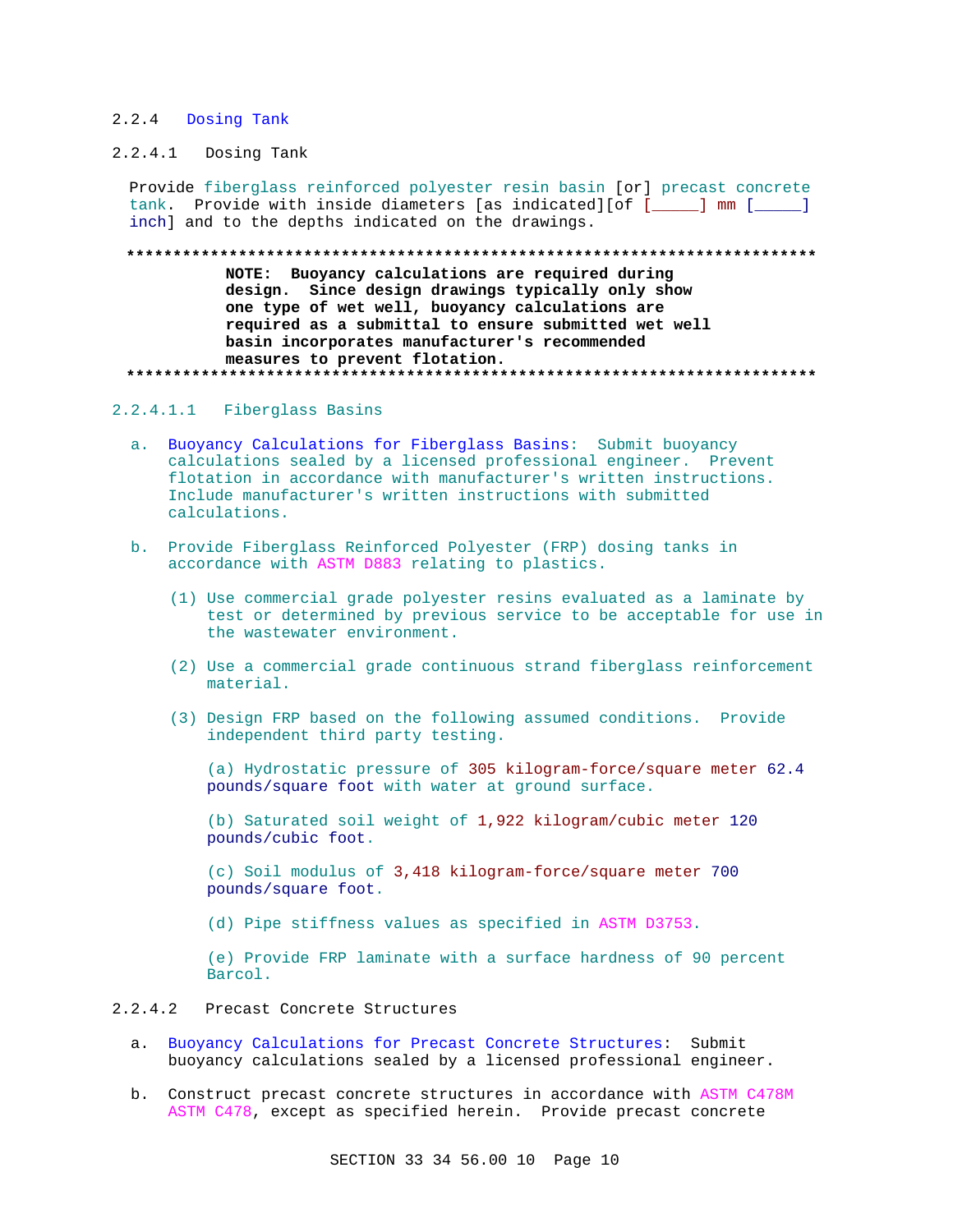structures with a compressive strength of 30 MPa 4000 psi at 28 days and an air entrainment of 6 percent, plus or minus 2 percent, and a minimum wall thickness of 125 mm 5 inches. ASTM A615/A615M reinforcing bars. ASTM C443MASTM C443, Type B gaskets for joint connections.

## 2.2.4.3 Access Hatch Covers

Provide [aluminum][\_\_\_\_\_] access hatch covers as indicated. Include lifting mechanism, automatic hold open arm, slam lock with handle, and flush lift handle with vinyl grip. Use automatic hold open arm that locks in the 90 degree position. Use 6 mm 1/4 inch diamond plate cover with 6 mm 1/4 inch channel frame and continuous anchor flange. Use access hatch cover capable of withstanding a live load of 1500 kg/sq. meter 300 lb/sq. ft. Provide stainless steel cylinder lock with two keys per lock. Identically key the locks.

#### 2.2.5 Cycle Counters

Provide a non-electric, mechanical cycle counter integrally mounted with the siphon that is adjustable to accurately count the fill/empty cycles for each siphon. Provide counter that operates by means of a gravity float switch.

## 2.2.6 Painting

[Factory powder coat][Factory paint][Field paint] all ferrous material installed under this specification. Thoroughly clean, prime, and finish painted any painted components in accordance with the recommendations of the manufacturer.

#### PART 3 EXECUTION

#### 3.1 INSTALLATION

Install the Dosing Siphon System in accordance with the recommendations of the manufacturer as approved. Utilize workers experienced in the installation of this type of equipment.

## 3.1.1 Siphons

Install siphons in accordacne with the approved detail drawings. [Install each siphon with a seal trap in the discharge pipe of such depth to maintain an effective seal against blowing at all times.] [Discharge each siphon into an airtight piping system having a discharge point above the lowest point in the connecting pipe to form an effective seal.] [Install siphons for alternating operation from a common chamber with auxiliary equipment necessary for alteration in a predetermined sequence. Arrange and valve the air piping to permit removal of any number of the siphons from service without disturbing the alternating operation of the remaining siphons.] [Install equipment for twin dosing tanks including air bells, air-locking inflow connection, and all similar equipment that may be necessary to alternate the inflow from one tank to the other and to prevent flow into the tank when the siphon in the tank is discharging.]

## 3.1.2 Piping

Install piping with fittings and valves of similar material, with sufficient to facilitate maintenance or removal. [Assemble cast iron